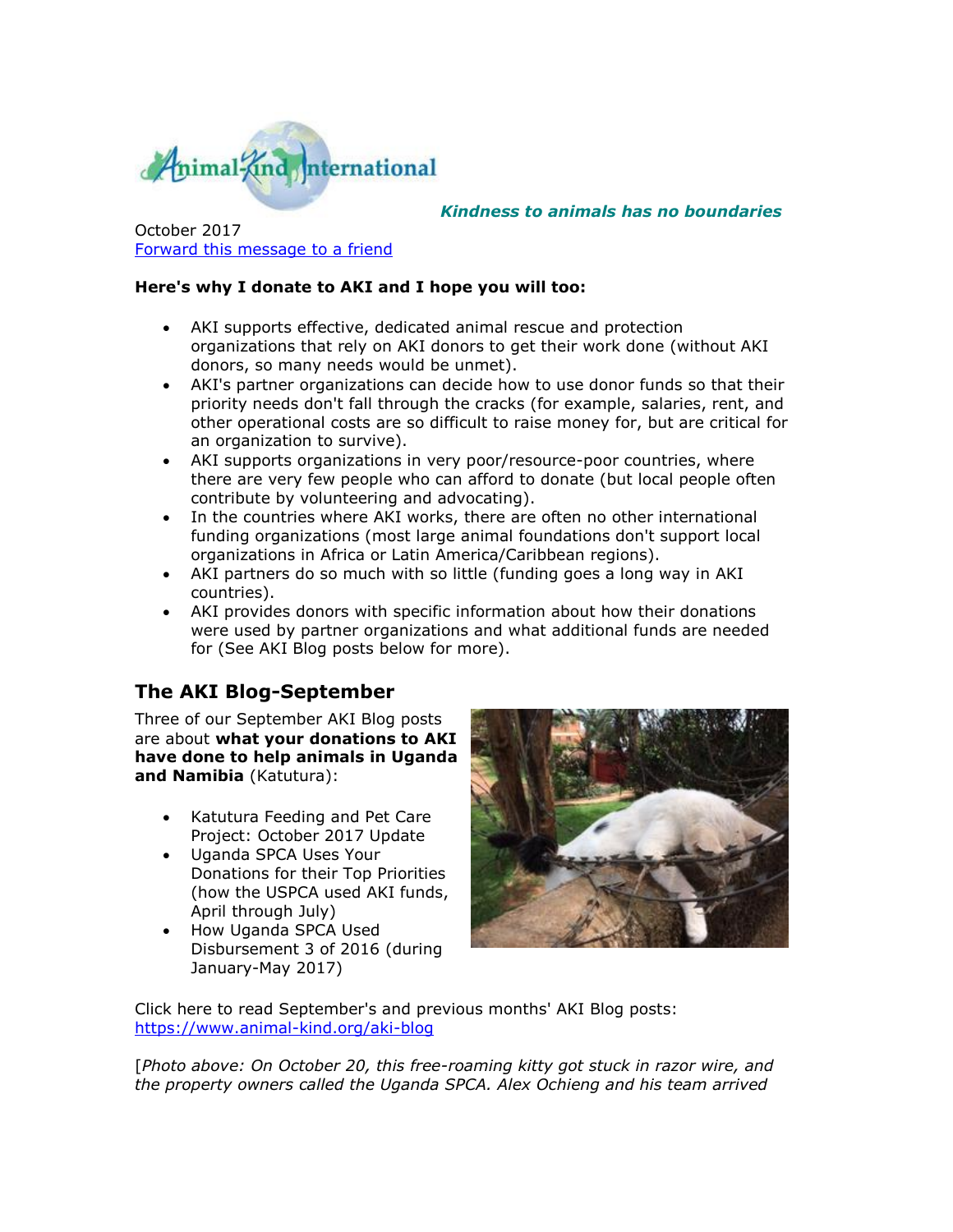*and extricated the cat; the only damage was to her tail. She's at the USPCA Haven animal shelter now, where the USPCA vet will determine if her tail is salvageable. Rescues like this and the follow up vet care, are just some of the priorities that donations to AKI are used for-by the USPCA and other AKI partners.*]

One of our September AKI Blog posts describes **what's possible when there's a strong animal welfare organization, like our AKI partner, Liberia Animal Welfare & Conservation Society:**

 LAWCS Holds Huge WRD [World Rabies Day] and WAD [World Animal Day] Celebrations!

[*Because of donations to AKI, LAWCS has been able to continue and expand their Humane Ed Program and Animal Care Clinics, building communities of animal advocates throughout Lofa County, Liberia.*]

Another September AKI Blog post is about **how one AKI supporter made a difference in Namibia**:

A Summer of Travel & Service in Namibia

And one post has us imagining, **what a difference we could make IF we received more donations**:

TAWESO Expands to Southern Tanzania to Help Donkeys!

[*Tanzania Animal Welfare Society was invited to southern Tanzania to help donkeys; they held two clinics there, but found that so much more was needed. Imagine......if we could raise enough money so that TAWESO could sustain their care of donkeys in southern Tanzania!*]

### **Imagine: If TAWESO had enough funding to expand to southern Tanzania......**

TAWESO found that in southern Tanzania, single shaft, heavy carts with yokes (pictured right) are used. These exacerbate overuse and overload injuries (you can see the sores on the donkeys' necks). **This oldfashioned, inhumane method needs to be replaced with newer, double shaft, lighter carts that allow donkeys to pull loads with their very strong chests and avoid these injuries.** But changing over to these more humane carts will be expensive. TAWESO also needs



to hold donkey clinics in southern Tanzania to treat suffering donkeys (about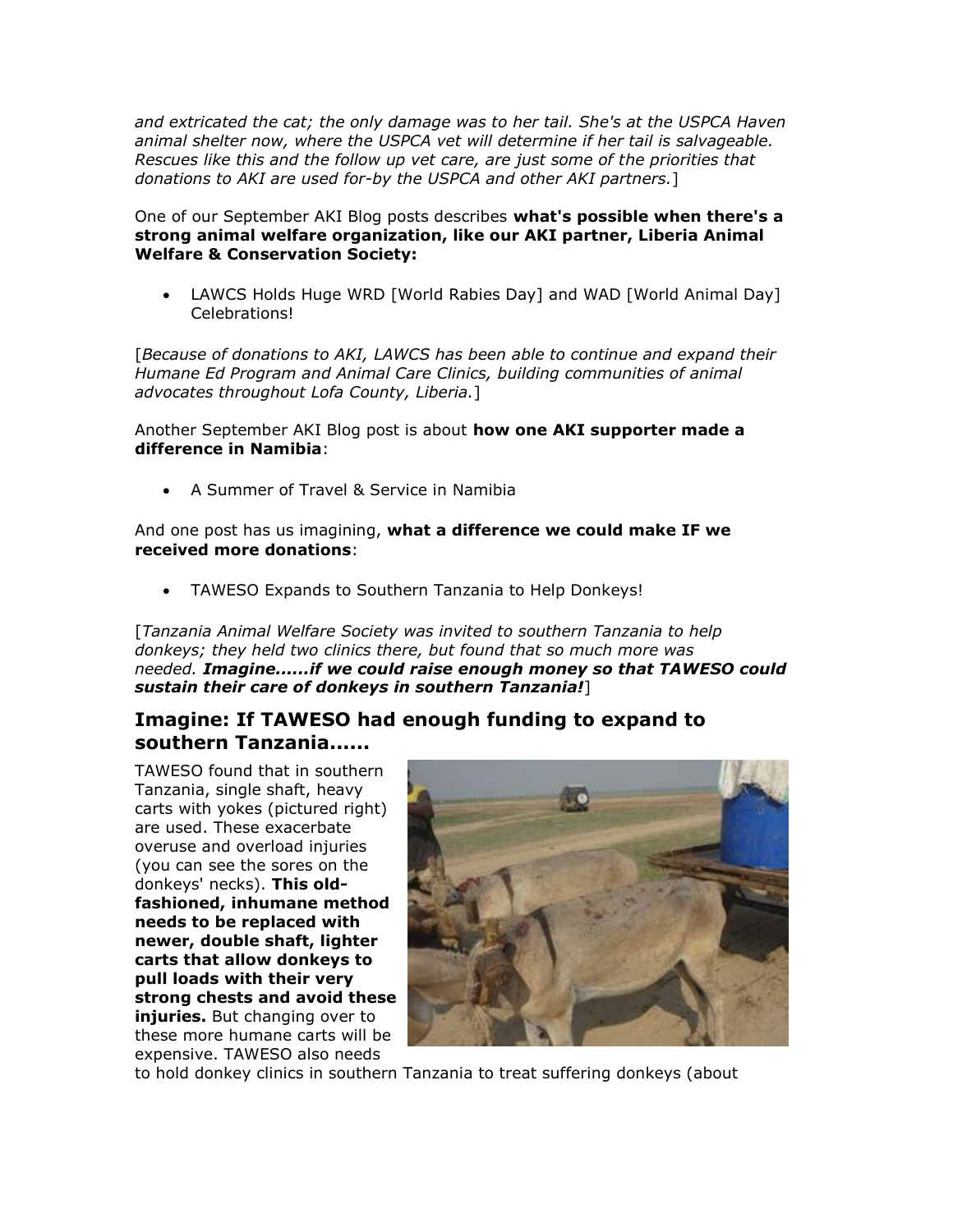\$1000-\$1500/clinic to treat 400-600 donkeys) and raise awareness of improved donkey care among owners. **Imagine...with your support to AKI for TAWESO, this transition can become reality! Imagine...a donation in a friend or family member's name during this holiday season that keeps giving throughout the year (and whose impact is documented on the AKI Blog).** 

#### [https://www.animal-kind.org/aki-tanzania](http://cts.vresp.com/c/?AnimalKindInternatio/afb092736d/4d75da415c/866fe17284)

## **If only Tinkerbell could grant our wish!**

Due to the hurricanes and flooding, earthquakes, and fires, and the huge and successful fundraising efforts in response to these, **donations to AKI are significantly lower this year compared to the last 2 years.**

What does this mean for our AKI partner organizations? For TAWESO, it means they'd be unable to expand their donkey work to the south. For Kingston Community Animal Welfare, it means fewer street cats and dogs get fed; more families give up their pets because



they're unable to care for them; street cats and dogs who are lined up to be sterilized have to wait...and wait (and we know what that means).

We know if Tinkerbell could, she would make our wish for more donations come true! Kingston Community Animal Welfare's Deborah found Tinkerbell on September 27, scrounging for food on the street in Kingston, Jamaica (photo above), scooped her up, fed, de-wormed, and bathed her.

## **Tinkerbell**

When Deborah put Tinkerbell in her car, she was so hungry, she tried to eat a banana skin.

At the 1st chance she had, Deborah pulled her car over and fed Tinkerbell out of a bowl a few times the size of the little puppy.

Just 12 days after Deborah scooped Tinkerbell off the street, she's doing well at foster Allison's home.



**When it comes down to it, it's for all the Tinkerbells in this world that I donate to AKI and that I hope you will too:**